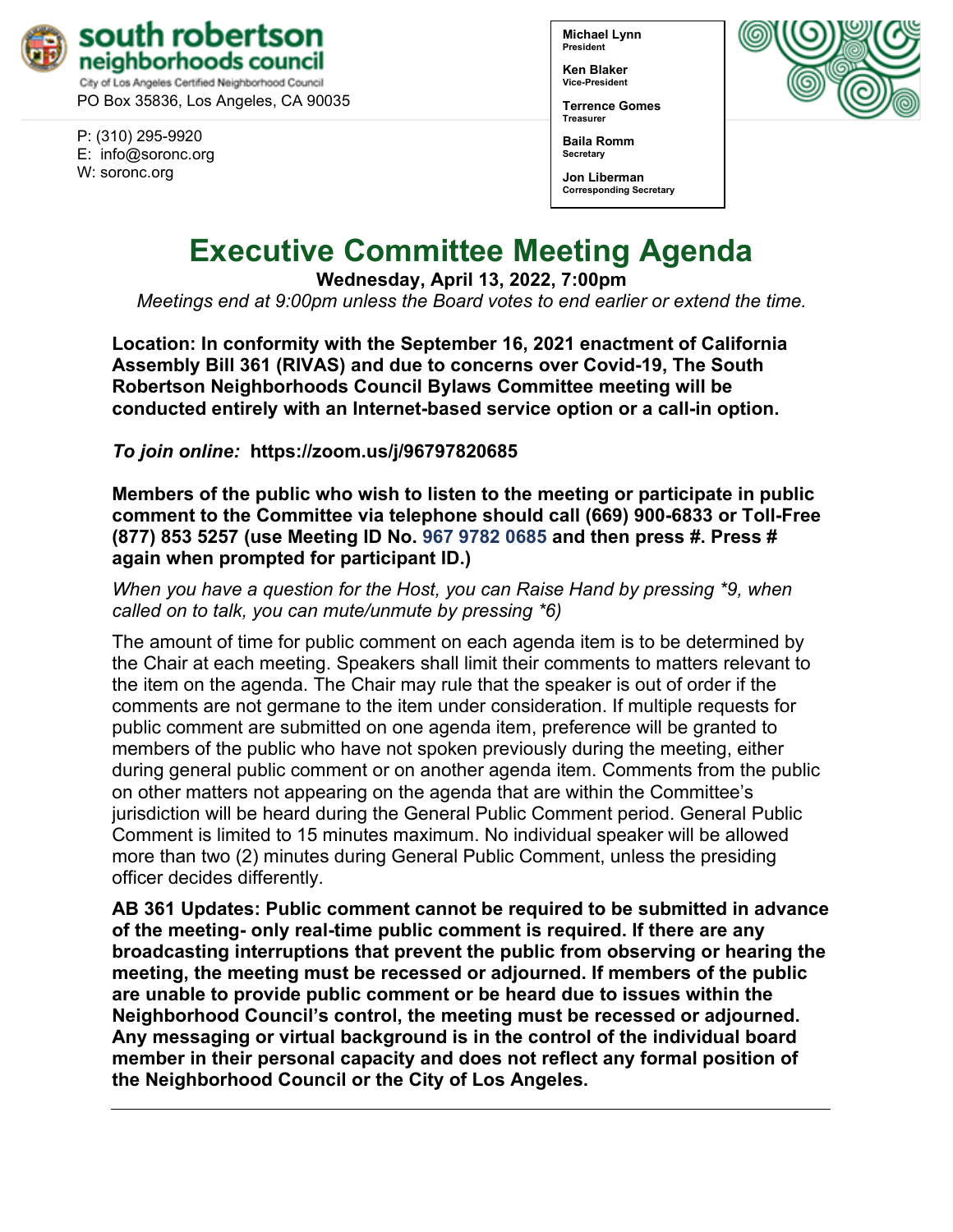- **1. Call to Order**
- **2. Pledge of Allegiance**
- **3. Roll Call**
- **4. General Public Comment**
- **5. Approval of Minutes – March 9, 2021 Meeting**

## **6. Brief Committee Announcements**

- a. March 29, 2022 Special Executive Committee Meeting- Complaint of incorrect meeting link on Agenda, resulting in no official meeting actions
- b. Items for Future Executive Committee Agendas
- c. Other Brief Committee Announcements

## **7. Unfinished Business**

- a. Update on note taker for General Board meeting
- b. Discussion and possible action on supporting LANCC Motion on Neighborhood Council Member Bill of Rights

### **8. New Business**

- a. Discussion and possible action for the SORO NC to fund up to \$600 to hire a graphic designer to redesign the new SORO Medallions
- b. Discussion and possible action for the SORO NC to support LANCC motion on Council File 20-0990 (plan to implement mandatory Diversity, Equity and Inclusion training and anti-bias training for all members of Los Angeles Neighborhood Councils) and submit a Community Impact Statement
- c. Discussion and possible action on the SORO NC purchasing up to five (5) Zoom licenses
- d. Discussion and possible action on Motions from the floor
- **9. Review and Approval of Proposed Agenda for April 28, 2022 General Board Meeting**
	- a. Discussion and possible action on Formatting and Obligatory Language; Amending, Annotation or Removal of Any Item; Order/position of Items; and Approval of Agenda

## **10. Adjournment**

*Note: Public comment will be taken for each item where there is discussion and possible action. Public comment and/or participation may occur on other items at the discretion of the Chair. Please note that under the Brown Act, the Committee is prevented from acting on matters brought to its attention during the General Public Comment period; however, the issue may become the subject of a future meeting. In*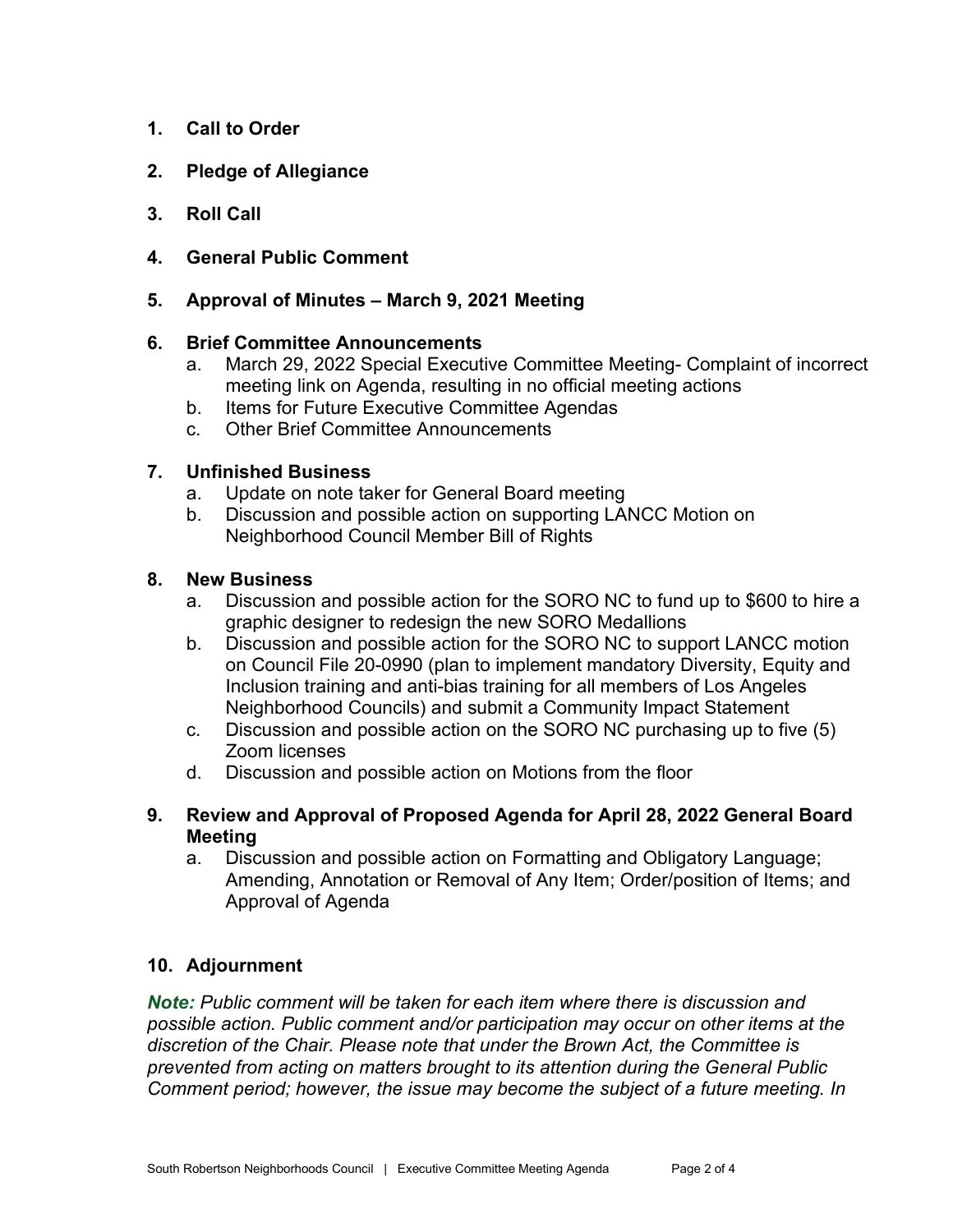*the interest of addressing all items on the agenda, time limits for individual comments and discussion may be set at the discretion of the Chair.*

*Motions that are presented at any committee meeting do not represent an official action or position of the SORO NC, until approved by an affirmative vote at a properly noticed meeting of the General Board.*

#### **Public Posting of Agendas -**

Neighborhood Council agendas are posted for public review as follows:

● Demers & Associates- 1836 1/2 S Robertson Blvd, Los Angeles, CA 90035; The Robertson Blvd Library- 1719 S Robertson Blvd, Los Angeles, CA 90035; The Robertson Recreation Center- 1641 Preuss Rd, Los Angeles, CA 90035; The Office of Councilmember Paul Koretz- 6380 Wilshire Blvd #800, Los Angeles, CA 90048; Hamilton High School- 2955 S Robertson Blvd, Los Angeles, CA 90034

● [www.soronc.org](http://www.soronc.org/)

● You can also receive our agendas via email by subscribing to L.A. City's Early [Notification System \(ENS\)](https://www.lacity.org/government/subscribe-agendasnotifications/neighborhood-councils)

### **Reconsideration and Grievance Process -**

For information on the NC's process for board action reconsideration, stakeholder grievance policy, or any other procedural matters related to this Council, please consult the NC Bylaws. The Bylaws are available at our Board meetings and our website [www.soronc.org](http://www.soronc.org/)

#### **Notice to Paid Representatives -**

If you are compensated to monitor, attend, or speak at this meeting, City law may require you to register as a lobbyist and report your activity. See Los Angeles Municipal Code Section 48.01 et seq. More information is available at [ethics.lacity.org/lobbying.](http://ethics.lacity.org/lobbying) For assistance, please contact the Ethics Commission at (213) 978-1960 or [ethics.commission@lacity.org](mailto:ethics.commission@lacity.org)

**In compliance with Government Code section 54957.5**, non-exempt writings that are distributed to a majority or all of the Board in advance of a meeting may be viewed at our website (soronc.org) or at the scheduled meeting. In addition, if you would like a copy of any record related to an item on the agenda, please contact us via phone at (310) 295-9920 or via email at [info@soronc.org.](mailto:info@soronc.org)

SORO NC Board members abide by a code of civility (soronc.org/civilitycode). Any person who interferes with the conduct of a Neighborhood Council meeting by willfully interrupting and/or disrupting the meeting is subject to removal. A peace officer may be requested to assist with the removal should any person fail to comply with an order of removal by the Neighborhood Council. Any person who resists removal by a peace officer is subject to arrest and prosecution pursuant to California Penal Code Section 403.